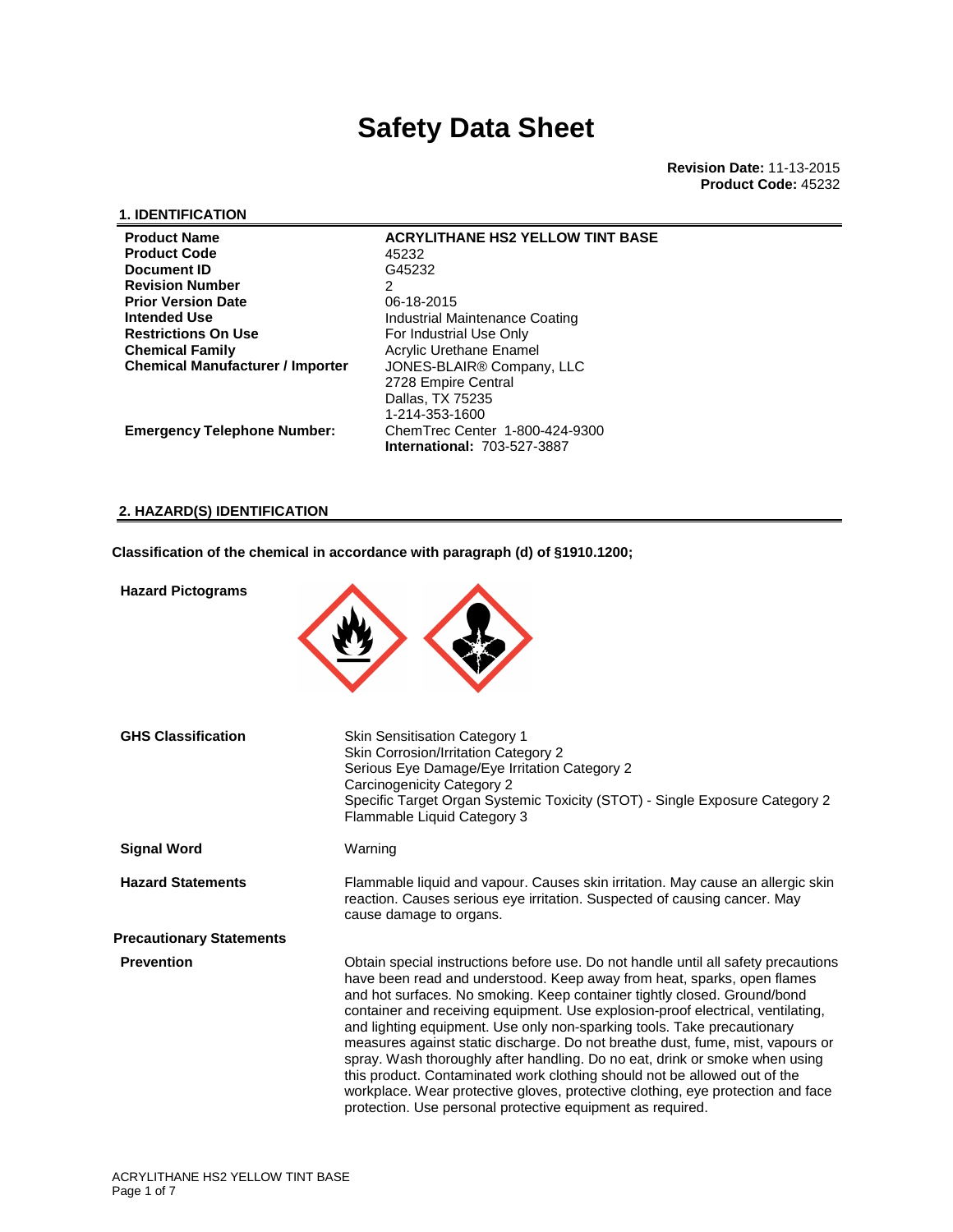### **Revision Date:** 11-13-2015 **Product Code:** 45232

| <b>Response</b>                                          | IF ON SKIN (or hair): Remove/Take off immediately all contaminated clothing.<br>Rinse skin with water/shower. IF IN EYES: Rinse cautiously with water for<br>several minutes. Remove contact lenses, if present and easy to do. Continue<br>rinsing. IF exposed or concerned: Get medical attention. IF exposed or if you<br>feel unwell: Call a POISON CENTER or physician. If skin irritation or rash<br>occurs: Get medical attention. If eye irritation persists: Get medical attention.<br>Take off contaminated clothing and wash before reuse. In case of fire: Use<br>alcohol resistant foam, carbon dioxide, dry chemical, or water spray for<br>extinction. |
|----------------------------------------------------------|-----------------------------------------------------------------------------------------------------------------------------------------------------------------------------------------------------------------------------------------------------------------------------------------------------------------------------------------------------------------------------------------------------------------------------------------------------------------------------------------------------------------------------------------------------------------------------------------------------------------------------------------------------------------------|
| <b>Storage</b>                                           | Keep container tightly closed. Store in a well-ventilated place. Keep cool. Store<br>locked up.                                                                                                                                                                                                                                                                                                                                                                                                                                                                                                                                                                       |
| <b>Disposal</b>                                          | Dispose of contents and container in accordance with all local, regional,<br>national and international regulations.                                                                                                                                                                                                                                                                                                                                                                                                                                                                                                                                                  |
| <b>Hazards Not Otherwise</b><br><b>Classified (HNOC)</b> | Not applicable                                                                                                                                                                                                                                                                                                                                                                                                                                                                                                                                                                                                                                                        |

### **Additional Information**

Not applicable

### **3. COMPOSITION/INFORMATION ON INGREDIENTS**

| <b>Chemical Component</b>                            | CAS#       | $\frac{9}{6}$ |  |
|------------------------------------------------------|------------|---------------|--|
| Ethyl 3-ethoxypropionate                             | 763-69-9   | $7 - 13$      |  |
| Methyl Amyl Ketone                                   | 110-43-0   | $3 - 7$       |  |
| n-Butyl acetate                                      | 123-86-4   | $3 - 7$       |  |
| Titanium dioxide                                     | 13463-67-7 | $1 - 5$       |  |
| Ethylene glycol monobutyl ether acetate              | 112-07-2   | $1 - 5$       |  |
| Light aromatic solvent naphtha                       | 64742-95-6 | $1 - 5$       |  |
| Bis(1,2,2,6,6-pentamethyl-4-piperidyl)<br>sebacate   | 41556-26-7 | $0.1 - 1$     |  |
| methyl 1,2,2,6,6-pentamethyl-4-piperidyl<br>sebacate | 82919-37-7 | $0.1 - 1$     |  |

**The specific chemical identity and/or exact percentage (concentration) of composition has been withheld as a trade secret.** 

### **4. FIRST-AID MEASURES**

| <b>Inhalation</b>                                     | Remove individual to fresh air after an airborne exposure if any symptoms develop as                                                                                                                                                                 |                                                                                                                                  |  |  |
|-------------------------------------------------------|------------------------------------------------------------------------------------------------------------------------------------------------------------------------------------------------------------------------------------------------------|----------------------------------------------------------------------------------------------------------------------------------|--|--|
|                                                       | a precautionary measure.                                                                                                                                                                                                                             |                                                                                                                                  |  |  |
| <b>Eve Contact</b>                                    | In case of contact, immediately flush eyes with plenty of water for at least 15 minutes.                                                                                                                                                             |                                                                                                                                  |  |  |
|                                                       |                                                                                                                                                                                                                                                      | Get medical attention immediately.                                                                                               |  |  |
| <b>Skin Contact</b>                                   |                                                                                                                                                                                                                                                      | Wash with soap and water. Remove contaminated clothing and launder. Get medical<br>attention if irritation develops or persists. |  |  |
|                                                       |                                                                                                                                                                                                                                                      |                                                                                                                                  |  |  |
| Ingestion                                             | If swallowed, do not induce vomiting. Get medical attention immediately. Induce<br>vomiting as a last measure. Induced vomiting may lead to aspiration of the material<br>into the lungs potentially causing chemical pneumonitis that may be fatal. |                                                                                                                                  |  |  |
|                                                       |                                                                                                                                                                                                                                                      |                                                                                                                                  |  |  |
| <b>Most Important Acute Symptoms</b><br>and Effects   |                                                                                                                                                                                                                                                      | Not Available                                                                                                                    |  |  |
| <b>Most Important Delayed Symptoms</b><br>and Effects |                                                                                                                                                                                                                                                      | Not Available                                                                                                                    |  |  |
| Special treatment needed:                             |                                                                                                                                                                                                                                                      | No additional first aid information available                                                                                    |  |  |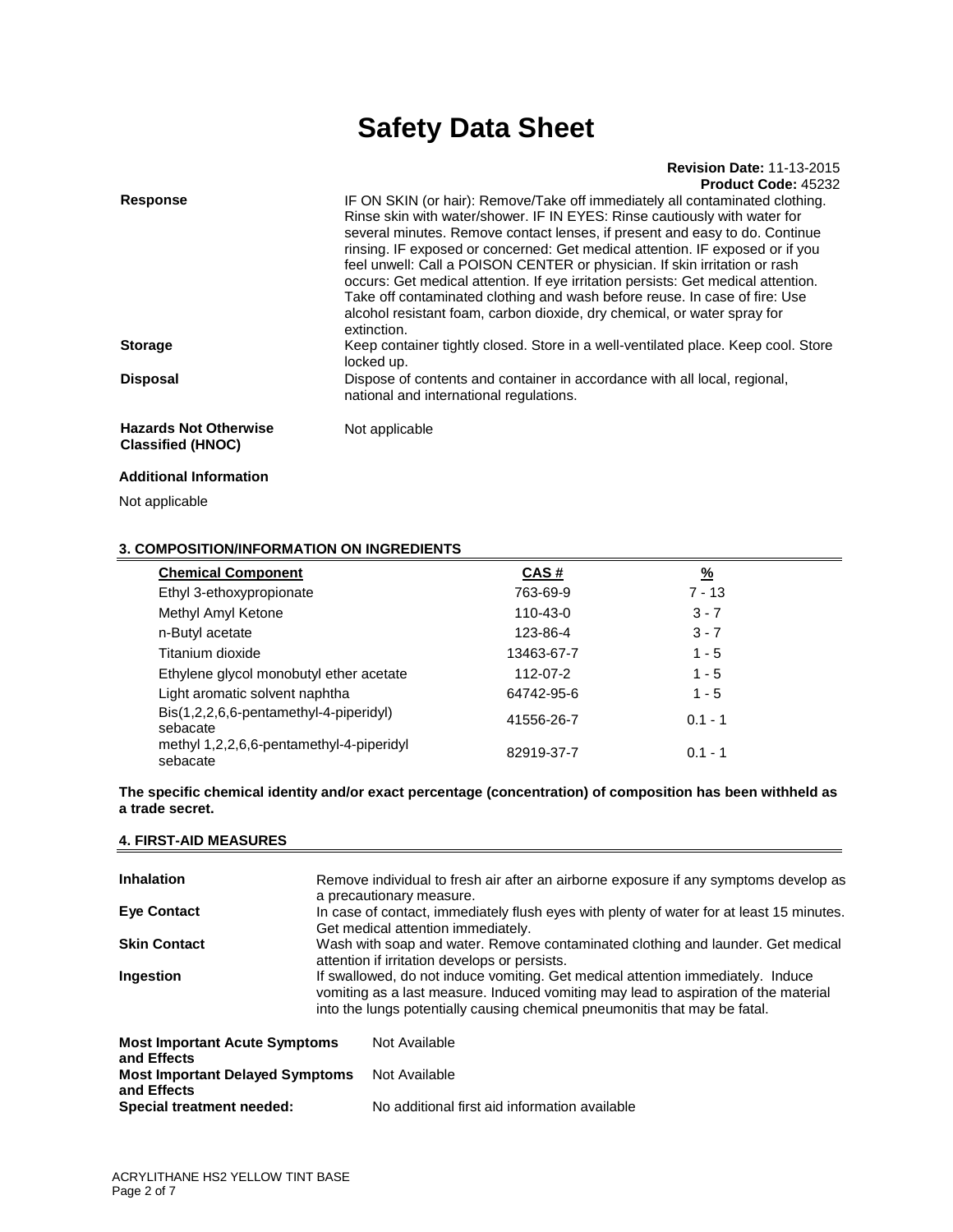### **5. FIRE-FIGHTING MEASURES Suitable Extinguishing Media** Use alcohol resistant foam, carbon dioxide, or dry chemical extinguishing agents. Water spray or fog may also be effective for extinguishing if swept across the base of the fire. Water can also be used to absorb heat and minimize fire damage. **Unsuitable Extinguishing Media** No data available **Fire and/or Explosion Hazards Vapors may be ignited by sparks, flames or other sources of ignition if** material is above the flash point giving rise to a fire (Class B). Vapors are heavier than air and may travel to a source of ignition and flash back. Container may explode in heat of fire. Hazardous Combustion Products **Carbon dioxide, Carbon monoxide, Toxic fumes**, Toxic gases **Special Protective Equipment and Precautions for Fire-Fighters**  Do not enter fire area without proper protection including self-contained breathing apparatus and full protective equipment. Fight fire from a safe distance and a protected location due to the potential of hazardous vapors and decomposition products. Do not enter fire area without proper protection including self-contained breathing apparatus and full protective equipment. Fight fire from a safe distance and a protected location due to the potential of hazardous vapors and decomposition products. Flammable component(s) of this material may be lighter than water and burn while floating on the surface. **6. ACCIDENTAL RELEASE MEASURES Personal Precautions, Protective Equipment and Emergency Procedures**  Exposure to the spilled material may be irritating or harmful. Follow personal protective equipment recommendations found in Section VIII of this SDS. Additional precautions may be necessary based on special circumstances created by the spill including the material spilled, the quantity of the spill, the area in which the spill occurred. Also consider the expertise of employees in the area responding to the spill. **Methods and Material for Containment and Cleaning Up**  Prevent the spread of any spill to minimize harm to human health and the environment if safe to do so. Dike with suitable absorbent material. Gather and store in a sealed container pending disposal. Shut off ignition sources; including electrical equipment and flames. Do not allow smoking in the area. **7. HANDLING AND STORAGE Precautions for Safe Handling <b>Handli**ng **Harmful or irritating material. Avoid contacting and avoid breathing the** material. Use only in a well ventilated area. As with all chemicals, good industrial hygiene practices should be followed when handling this material. Wash thoroughly after handling. Do not get in eyes, on skin and clothing. Ground and bond containers when transferring material. Use spark-proof tools and explosion-proof equipment. "Empty" containers retain product residue (liquid and/or vapor) and can be dangerous. Remove contaminated clothing and wash before reuse. **Conditions for Safe Storage Store in a cool dry place. Keep container(s) closed. Keep away from** sources of ignition. **Materials to Avoid/Chemical Incompatibility**  Oxidizing agents, Caustics (bases, alkalis), Acids

### **8. EXPOSURE CONTROLS/PERSONAL PROTECTION**

### **Exposure Limits**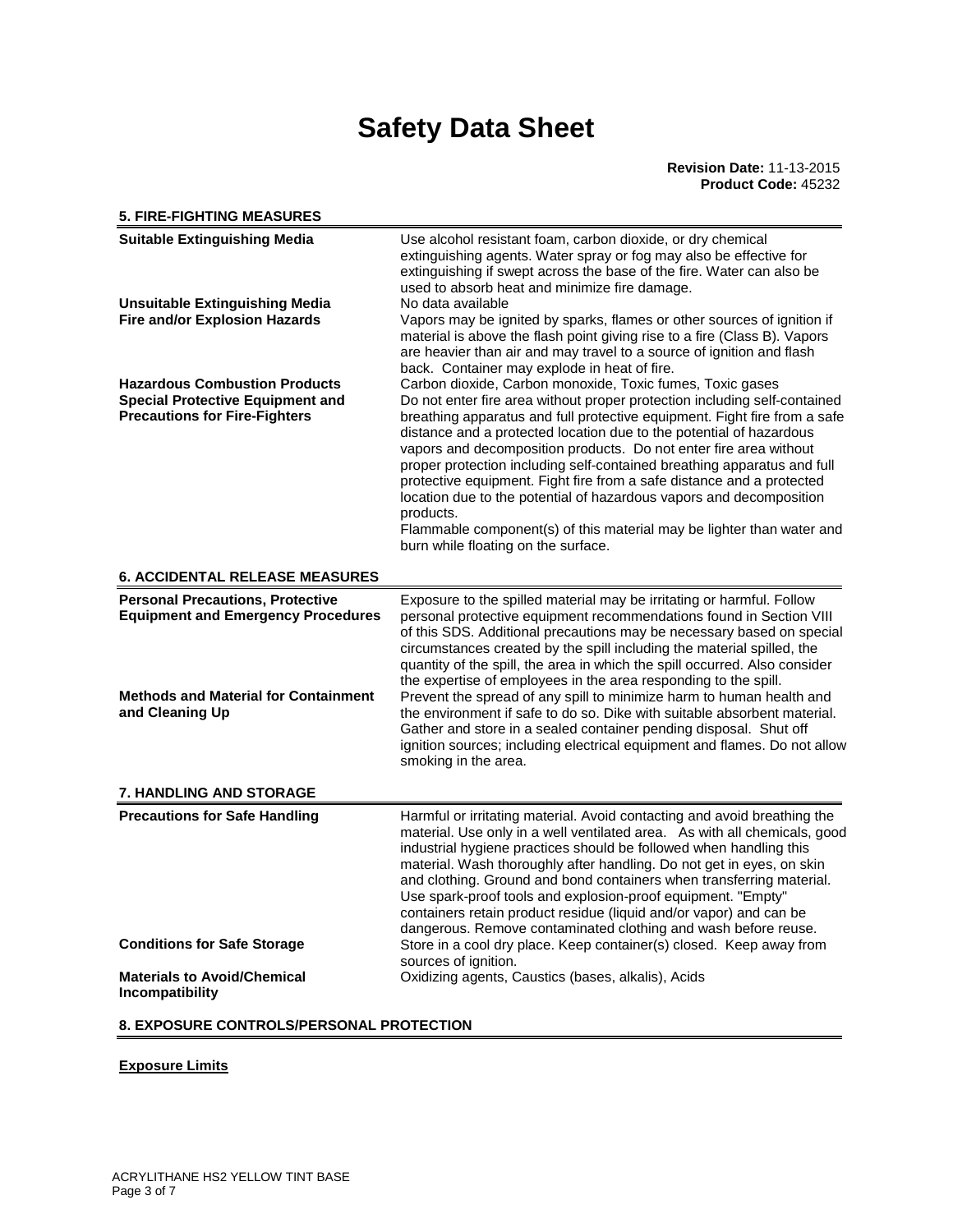### **Revision Date:** 11-13-2015 **Product Code:** 45232

| <b>Chemical Component</b>                  | <b>OSHA PEL</b>                           | <b>ACGIH TLV-TWA</b>               | <b>ACGIH STEL</b>                           |
|--------------------------------------------|-------------------------------------------|------------------------------------|---------------------------------------------|
| Methyl Amyl Ketone                         | 100ppm; 465mg/m <sup>3</sup><br>'TWA)     | 50ppm; 233mg/m <sup>3</sup><br>TWA |                                             |
| n-Butyl acetate                            | 150 ppm TWA; 710<br>mq/m <sup>3</sup> TWA | 150 ppm TWA; 713<br>mg/m3 TWA      | 200 ppm STEL; 950<br>mg/m <sup>3</sup> STEL |
| Titanium dioxide                           | 15 mg/m <sup>3</sup> TWA (total<br>dust)  | 10 mg/m <sup>3</sup> TWA           |                                             |
| Ethylene glycol monobutyl ether<br>acetate |                                           | 20ppm TWA                          |                                             |

| Appropriate<br><b>Engineering Controls</b>  | Use local exhaust ventilation or other engineering controls to minimize exposure.<br>Engineering controls must be designed to meet the OSHA chemical specific standard in<br>29 CFR 1910. Explosion proof exhaust ventilation should be used.                                                                                                                                                                                                        |
|---------------------------------------------|------------------------------------------------------------------------------------------------------------------------------------------------------------------------------------------------------------------------------------------------------------------------------------------------------------------------------------------------------------------------------------------------------------------------------------------------------|
| <b>Respiratory Protection</b>               | General or local exhaust ventilation is the preferred means of protection. In cases where<br>ventilation is inadequate, respiratory protection may be required to avoid overexposure.<br>Follow respirator manufacturer's directions for respirator use.                                                                                                                                                                                             |
| <b>Eye Protection</b>                       | Wear safety glasses with side shields when handling this product. Wear additional eye<br>protection such as chemical splash goggles and/or face shield when the possibility exists<br>for eye contact with splashing or spraying liquid, or airborne material. Have an eye wash<br>station available.                                                                                                                                                |
| <b>Skin Protection</b>                      | Where use can result in skin contact, practice good personal hygiene. Wash hands and<br>other exposed areas with mild soap and water before eating, drinking, and when leaving<br>work. Clothing suitable to prevent skin contact.                                                                                                                                                                                                                   |
| <b>General Hygiene</b><br><b>Conditions</b> | As with all chemicals, good industrial hygiene practices should be followed when<br>handling this material. Wash thoroughly after handling. Do not get in eyes, on skin and<br>clothing. Ground and bond containers when transferring material. Use spark-proof tools<br>and explosion-proof equipment. "Empty" containers retain product residue (liquid and/or<br>vapor) and can be dangerous. Remove contaminated clothing and wash before reuse. |

### **9. PHYSICAL AND CHEMICAL PROPERTIES**

| <b>Physical State</b><br>Liquid<br>Color<br>Yellow<br>Ester-Like<br>Odor<br><b>Odor Threshold</b><br>No data available<br>рH<br>No data available<br>Melting Point/Freezing Point (F/C)<br>No data available / No data available<br><b>Initial Boiling Point and Boiling Range</b><br>Low $(F)$<br>244.0<br>High $(F)$<br>380.0<br>Flash Point (F/C)<br>102/39<br><b>Evaporation Rate</b><br>$0.40$ (n-Butyl Acetate = 1.0)<br>Flammability (solid, gas)<br>No data available<br><b>Upper Flammable/Explosive Limit</b><br>7.9%<br>Lower Flammable/Explosive Limit<br>0.5 |
|---------------------------------------------------------------------------------------------------------------------------------------------------------------------------------------------------------------------------------------------------------------------------------------------------------------------------------------------------------------------------------------------------------------------------------------------------------------------------------------------------------------------------------------------------------------------------|
|                                                                                                                                                                                                                                                                                                                                                                                                                                                                                                                                                                           |
|                                                                                                                                                                                                                                                                                                                                                                                                                                                                                                                                                                           |
|                                                                                                                                                                                                                                                                                                                                                                                                                                                                                                                                                                           |
|                                                                                                                                                                                                                                                                                                                                                                                                                                                                                                                                                                           |
|                                                                                                                                                                                                                                                                                                                                                                                                                                                                                                                                                                           |
|                                                                                                                                                                                                                                                                                                                                                                                                                                                                                                                                                                           |
|                                                                                                                                                                                                                                                                                                                                                                                                                                                                                                                                                                           |
|                                                                                                                                                                                                                                                                                                                                                                                                                                                                                                                                                                           |
|                                                                                                                                                                                                                                                                                                                                                                                                                                                                                                                                                                           |
|                                                                                                                                                                                                                                                                                                                                                                                                                                                                                                                                                                           |
|                                                                                                                                                                                                                                                                                                                                                                                                                                                                                                                                                                           |
|                                                                                                                                                                                                                                                                                                                                                                                                                                                                                                                                                                           |
|                                                                                                                                                                                                                                                                                                                                                                                                                                                                                                                                                                           |
|                                                                                                                                                                                                                                                                                                                                                                                                                                                                                                                                                                           |
| <b>Vapor Pressure</b><br>8.00 mbar                                                                                                                                                                                                                                                                                                                                                                                                                                                                                                                                        |
| <b>Vapor Density</b><br>4.00 4.00 (air = 1)                                                                                                                                                                                                                                                                                                                                                                                                                                                                                                                               |
| <b>Relative Density</b><br>1.263                                                                                                                                                                                                                                                                                                                                                                                                                                                                                                                                          |
| <b>Solubility in Water</b><br>Low; 10-39%                                                                                                                                                                                                                                                                                                                                                                                                                                                                                                                                 |
| Partition coefficient: n-octanol/water<br>No data available                                                                                                                                                                                                                                                                                                                                                                                                                                                                                                               |
| <b>Auto-ignition Temperature</b><br>No data available                                                                                                                                                                                                                                                                                                                                                                                                                                                                                                                     |
| <b>Decomposition Temperature:</b><br>No data available                                                                                                                                                                                                                                                                                                                                                                                                                                                                                                                    |
| <b>Viscosity</b><br>25 - 30 Z4                                                                                                                                                                                                                                                                                                                                                                                                                                                                                                                                            |
| Volatiles, % by volume<br>44.31                                                                                                                                                                                                                                                                                                                                                                                                                                                                                                                                           |
| Volatiles, % by weight<br>31.24                                                                                                                                                                                                                                                                                                                                                                                                                                                                                                                                           |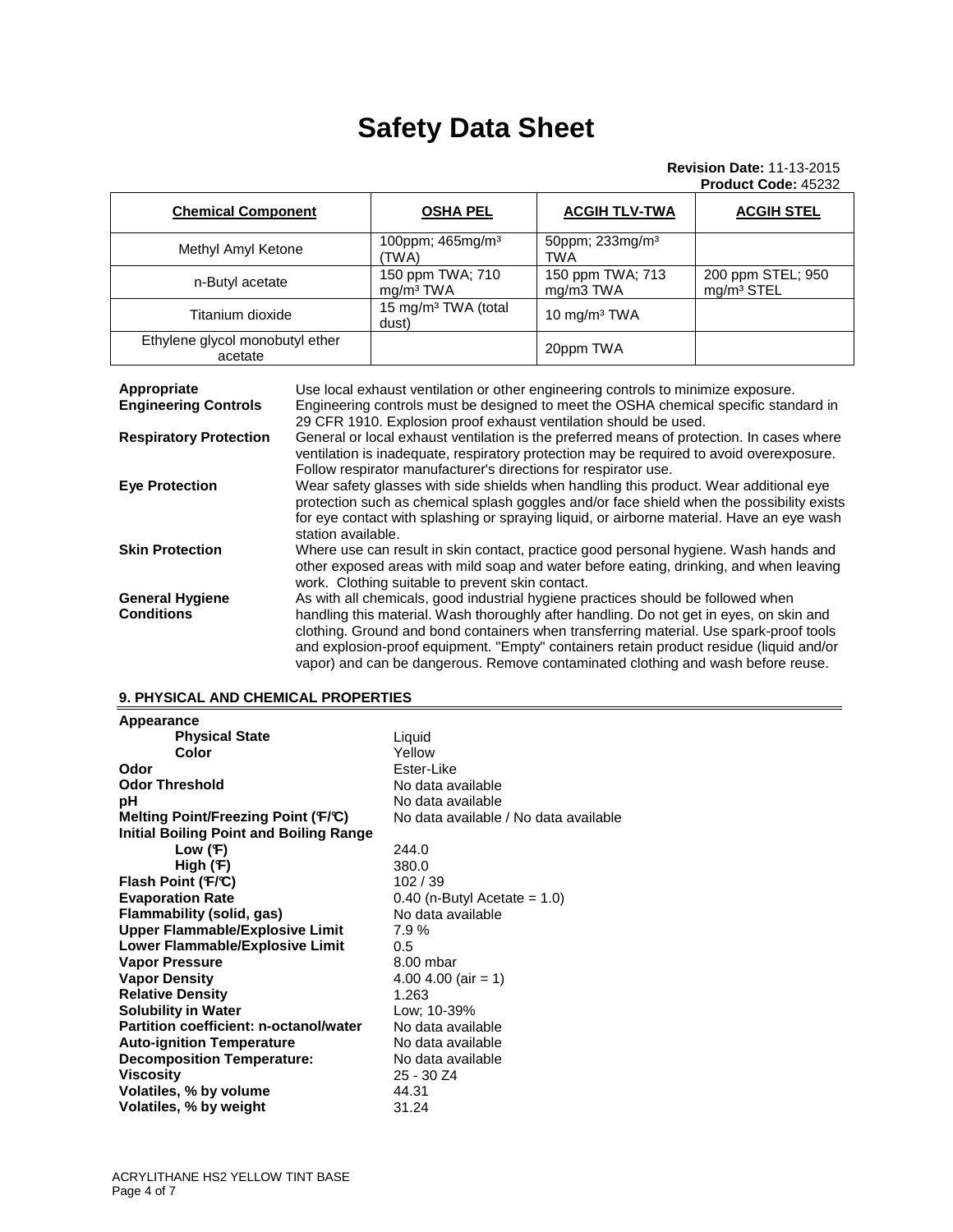**Revision Date:** 11-13-2015 **Product Code:** 45232

### **Volatile Organic Chemicals (g/L)**

(Regulatory, Calculated) 394.74 (Actual, Calculated) 394.74 **Density 10.34 - 10.74 lbs./Gal** 

### **10. STABILITY AND REACTIVITY**

**Chemical stability Stable under normal conditions. Possibility of Hazardous Reactions** No data available

**Conditions to Avoid Temperatures above flash point in combination with sparks,** open flames, or other sources of ignition. Contamination. **Incompatible Materials** <br> **Incompatible Materials** *Decomposition Products**Carbon dioxide, Carbon monoxide, Toxic fumes, 1***<br>
Carbon dioxide, Carbon monoxide, Toxic fumes, 1** Carbon dioxide, Carbon monoxide, Toxic fumes, Toxic gases

damage. Intentional misuse by deliberately concentrating and inhaling the

### **11. TOXICOLOGICAL INFORMATION**

### **Routes of Exposure Inhalation**

Ingestion Skin contact Eye contact

### **Immediate (Acute) Health Effects by Route of Exposure**

| <b>Inhalation Irritation</b>       | Inhalation of dusts produced during cutting, grinding or sanding of this<br>product may cause irritation of the respiratory tract.                                                                            |
|------------------------------------|---------------------------------------------------------------------------------------------------------------------------------------------------------------------------------------------------------------|
| <b>Inhalation Toxicity</b>         | Vapor harmful. May affect the brain or nervous system causing dizziness,<br>headache or nausea.                                                                                                               |
| <b>Skin Contact</b>                | Can cause moderate skin irritation.                                                                                                                                                                           |
| <b>Skin Absorption</b>             | May be harmful if absorbed through skin.                                                                                                                                                                      |
| <b>Eve Contact</b>                 | Causes eye irritation.                                                                                                                                                                                        |
| <b>Ingestion Toxicity</b>          | Harmful if swallowed. Aspiration of material into the lungs can cause<br>chemical pneumonitis which can be fatal.                                                                                             |
| Long-Term (Chronic) Health Effects |                                                                                                                                                                                                               |
| Carcinogenicity                    | Contains Titanium Dioxide which is listed by IARC as possibly carcinogenic<br>to humans (Group 2B). This listing is based on inadequate evidence with                                                         |
| <b>Inhalation</b>                  | respect to humans and sufficient evidence in experimental animals.<br>NOTICE: Reports have associated repeated and prolonged occupational<br>overexposure to solvents with permanent brain and nervous system |

contents may be harmful or fatal.

### **Product Toxicology Data**

| <b>Oral Acute Toxicity Estimate (ATE)</b><br><b>Inhalation Dust/Mist Acute Toxicity Estimate</b> | 4,214.12 mg/kg<br>39.48 mg/L |
|--------------------------------------------------------------------------------------------------|------------------------------|
| (ATE)<br><b>Inhalation Vapor Acute Toxicity Estimate</b><br>(ATE)                                | 38.31 mg/L                   |
| <b>Dermal Acute Toxicity Estimate (ATE)</b>                                                      | 28,951.04 mg/kg              |

### **Component Toxicology Data**

| <b>Chemical Component</b> | Oral LD50                                                                  | Dermal LD50                               | <b>Inhalation LC50</b>                         |
|---------------------------|----------------------------------------------------------------------------|-------------------------------------------|------------------------------------------------|
| Ethyl 3-ethoxypropionate  | Oral LD50 Male Rat > 5000<br>mg/kg<br>Oral LD50 Female Rat ~<br>4309 mg/kg | Dermal LD50 Rabbit ~<br>4080 - 4680 mg/kg | Inhalation LC50 (6h) Male<br>Rat > 998.00 mg/L |
| Methyl Amyl Ketone        | Oral LD50 Rat 1600 mg/kg                                                   | Dermal LD50 Rabbit<br>10,206 mg/kg        | Inhalation LC50 (4h) Rat ><br>16.70 mg/L       |
| n-Butyl acetate           | Oral LD50 Rat 10,760                                                       | Dermal LD50 Rat 12,789                    | Inhalation LC50 (4h) Rat >                     |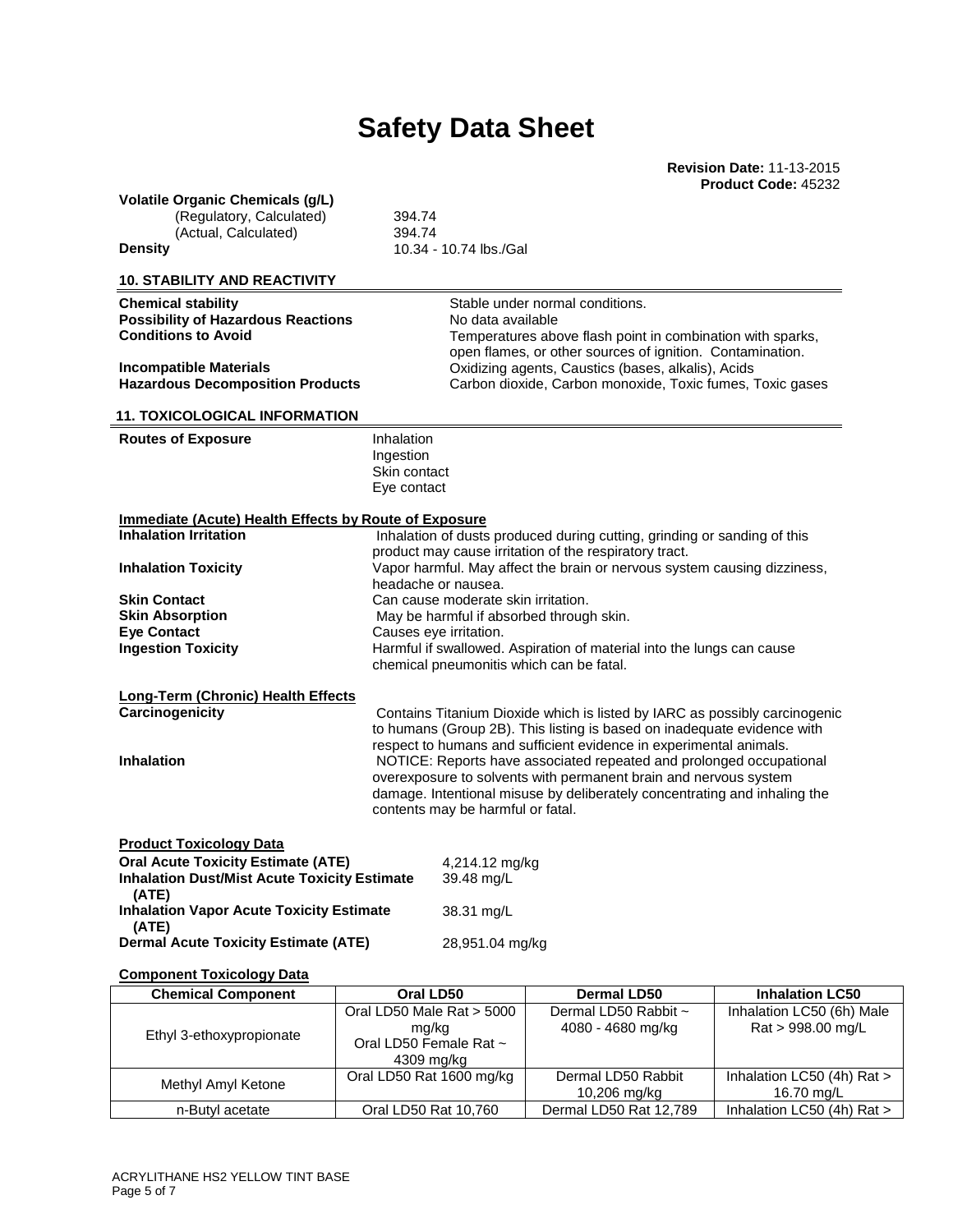#### **Revision Date:** 11-13-2015 **Product Code:** 45232

|                                                                                                                                                                                                                                                                         |                                                                                                                                                             |                                                                            | . .ouuot oouo. <del>.</del> ozoz      |
|-------------------------------------------------------------------------------------------------------------------------------------------------------------------------------------------------------------------------------------------------------------------------|-------------------------------------------------------------------------------------------------------------------------------------------------------------|----------------------------------------------------------------------------|---------------------------------------|
|                                                                                                                                                                                                                                                                         | mg/kg                                                                                                                                                       | mg/kg                                                                      | 21.00 mg/L                            |
| Titanium dioxide                                                                                                                                                                                                                                                        | Oral LD50 Rat > 25,000                                                                                                                                      | Dermal LD50 Rabbit >                                                       | Inhalation LC50 (4h) Rat >            |
|                                                                                                                                                                                                                                                                         | mg/kg                                                                                                                                                       | 10,000 mg/kg                                                               | 6.82 mg/L                             |
| Ethylene glycol monobutyl ether                                                                                                                                                                                                                                         | Oral LD50 Rat 1880 mg/kg                                                                                                                                    | Dermal LD50 Rabbit 1500                                                    | Inhalation LC50 (6h) Rat >            |
| acetate                                                                                                                                                                                                                                                                 |                                                                                                                                                             | mg/kg                                                                      | 4.59 mg/L<br>Inhalation LC50 (4h) Rat |
| Light aromatic solvent naphtha                                                                                                                                                                                                                                          | Oral LD50 Rat 8400 mg/kg                                                                                                                                    | Dermal LD50 Rat > 2000<br>mg/kg                                            | 5.60 mg/L                             |
| <b>Carcinogen Information</b>                                                                                                                                                                                                                                           |                                                                                                                                                             |                                                                            |                                       |
| <b>Chemical Name</b>                                                                                                                                                                                                                                                    | <b>IARC Carcinogen</b>                                                                                                                                      | <b>OSHA Carcinogen</b>                                                     | <b>NTP Carcinogen</b>                 |
| Titanium dioxide                                                                                                                                                                                                                                                        | 2Β                                                                                                                                                          |                                                                            |                                       |
| <b>12. ECOLOGICAL INFORMATION</b>                                                                                                                                                                                                                                       |                                                                                                                                                             |                                                                            |                                       |
| <b>Ecotoxicity (aquatic and</b>                                                                                                                                                                                                                                         | No data available                                                                                                                                           |                                                                            |                                       |
| terrestrial, where available)                                                                                                                                                                                                                                           |                                                                                                                                                             |                                                                            |                                       |
| <b>Mobility in soil</b>                                                                                                                                                                                                                                                 | No data available                                                                                                                                           |                                                                            |                                       |
| <b>13. DISPOSAL CONSIDERATIONS</b>                                                                                                                                                                                                                                      |                                                                                                                                                             |                                                                            |                                       |
| <b>Safe Handling of Waste</b>                                                                                                                                                                                                                                           |                                                                                                                                                             | Refer to other sections of this SDS to determine the toxicity and physical |                                       |
|                                                                                                                                                                                                                                                                         |                                                                                                                                                             | characteristics of the material to determine the proper waste              |                                       |
|                                                                                                                                                                                                                                                                         |                                                                                                                                                             | identification and disposal in compliance with applicable regulations.     |                                       |
|                                                                                                                                                                                                                                                                         |                                                                                                                                                             |                                                                            |                                       |
| <b>14. TRANSPORT INFORMATION</b>                                                                                                                                                                                                                                        |                                                                                                                                                             |                                                                            |                                       |
| This section provides basic shipping classification information and does not contain all regulatory transportation<br>details. Refer to all applicable regulations for domestic, international, air, vessel and ground transportation<br>requirements and restrictions. |                                                                                                                                                             |                                                                            |                                       |
| <b>DOT Basic Description:</b><br><b>Hazard Class:</b><br>3<br><b>UN Number:</b><br><b>Packing Group:</b><br>Ш<br>Other:                                                                                                                                                 | Paint<br><b>UN1263</b><br>Not regulated for non-bulk domestic ground shipments for packaging of 450 liters (119<br>gallons) or less (DOT 49CFR 173.150(f)). |                                                                            |                                       |
| <b>Marine Pollutant:</b><br>No                                                                                                                                                                                                                                          |                                                                                                                                                             |                                                                            |                                       |
|                                                                                                                                                                                                                                                                         |                                                                                                                                                             |                                                                            |                                       |
| <b>15. REGULATORY INFORMATION</b>                                                                                                                                                                                                                                       |                                                                                                                                                             |                                                                            |                                       |
| <b>TSCA Status</b>                                                                                                                                                                                                                                                      | All components of this product are either listed on the TSCA Inventory; or, are not subject to the<br>inventory notification requirements.                  |                                                                            |                                       |
| <b>Regulated Components</b><br><b>SARA EHS Chemicals</b><br>Not applicable                                                                                                                                                                                              | CAS#                                                                                                                                                        | $\frac{9}{6}$                                                              |                                       |
| <b>CERCLA</b><br>n-Butyl Acetate                                                                                                                                                                                                                                        | 123-86-4                                                                                                                                                    | $3 - 7$                                                                    |                                       |
| <b>SARA 313</b><br>Ethylene glycol monobutyl ether acetate                                                                                                                                                                                                              | 112-07-2                                                                                                                                                    | $1 - 5$                                                                    |                                       |
| <b>SARA 311/312</b><br>Health (Acute):<br>Y                                                                                                                                                                                                                             |                                                                                                                                                             |                                                                            |                                       |
|                                                                                                                                                                                                                                                                         |                                                                                                                                                             |                                                                            |                                       |